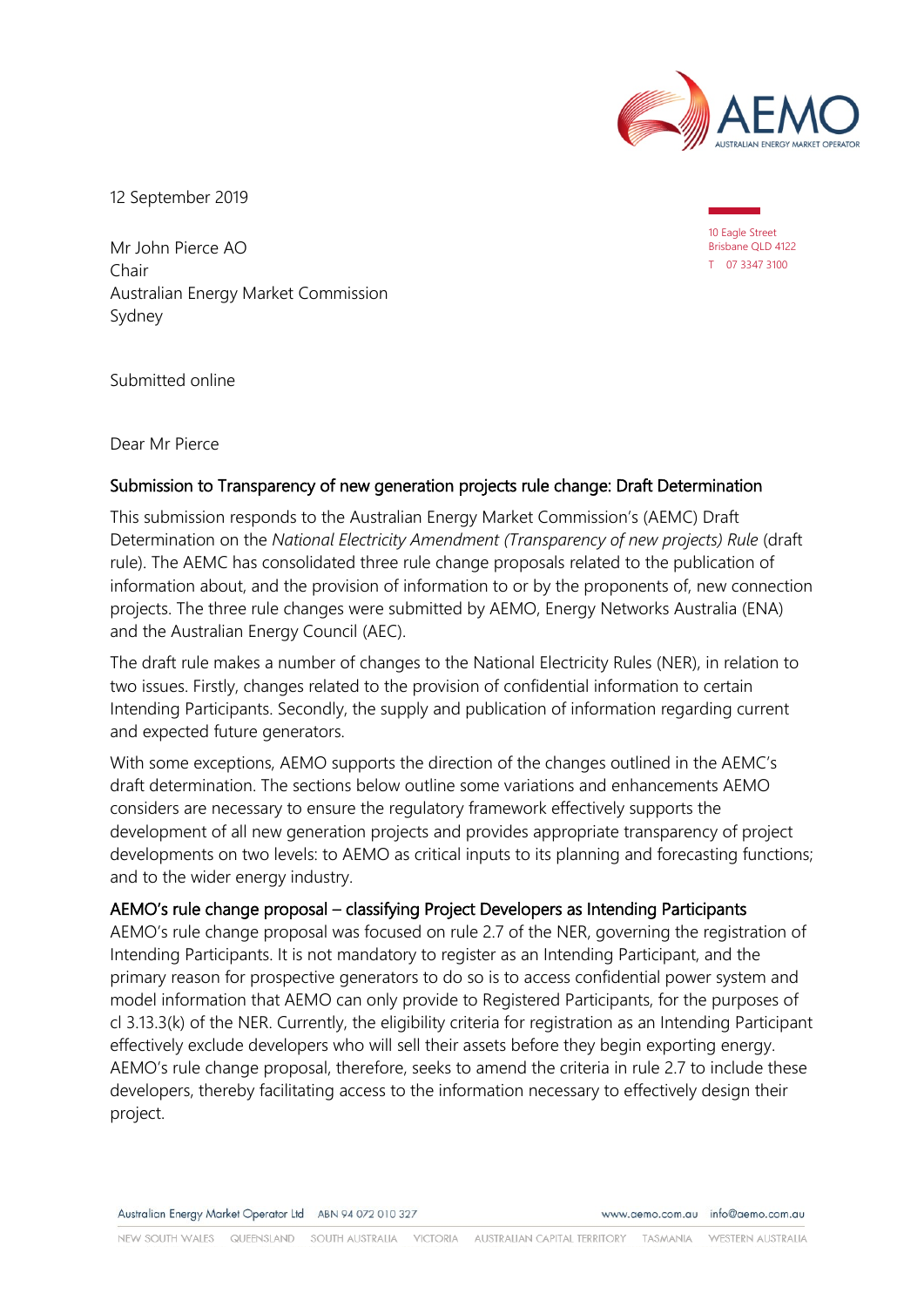

The draft rule implements the intent of AEMO's proposal but uses a different legal approach. The draft rule instead defines 'project developers'<sup>[1](#page-1-0)</sup>, and deems them to be Registered Participants for the purposes of clause  $3.13.3(k)$  and associated provisions<sup>[2](#page-1-1)</sup> only.

AEMO considers that the approach reflected in the draft rule will require additional layers of administration and potentially creates greater uncertainty. AEMO already has an established assessment framework and eligibility review process for Intending Participant registration. If the draft rule is finalised in its current form, an equivalent vetting process will still be required to confirm that project developers meet the requirements of the rule definition; in effect they would have to be registered for identification purposes given the significance of the information that may be disclosed to project developers. Although not provided for in the draft rule, project developers should also be required to establish that they continue to meet the definition criteria. AEMO submits that the draft rule effectively introduces a quasi-participant category that sits outside Chapter 2 but has no associated pathway to initial registration or ongoing review.

AEMO also notes that the cost of assessing and (informally) registering project developers will need to be recovered through participant fees levied across NEM registered participants. While the draft rule would allow AEMO to charge a fee to provide confidential information to project developers, $3$  this does not extend to the cost of establishing and monitoring whether a person satisfies the criteria to be, or remain, a project developer. In contrast, as a registration applicant under Chapter 2 of the NER, AEMO would be entitled to charge an appropriate fee.

For these reasons, AEMO considers that extending the Intending Participant registration category under rule 2.7 seems preferable to the solution proposed in the draft rule.

# Annual audit of Intending Participants

-

The changes to the Intending Participant category proposed by the AEC include a requirement for "deregistration of Intending Participants who have not taken any positive steps to develop their project for a specified period".<sup>[4](#page-1-3)</sup> In AEMO's first submission to this rule change process, we stated that our practice is to audit all Intending Participants annually, to ensure they continue to satisfy the criteria for registration. The AEMC's draft determination proposes to formalise the requirement for such a review, 'no less than annually', with the first to be completed by 1 December 2019.

AEMO does not support a formal annual audit requirement. Like any business, AEMO seeks to continually improve and refine how we execute our core functions, including participant registration and other functions related to the integrity and effective operation of energy markets. Additional prescription around how this is done can ultimately become detrimental,

<span id="page-1-0"></span><sup>1</sup> A person who can demonstrate, to AEMO's reasonable satisfaction, that they intend to develop plant to be connected to the transmission or distribution system in respect of which another person (other than an intermediary) must or may be registered as a Registered Participant

<span id="page-1-1"></span><sup>2</sup> Clauses 3.13.3(k), (k1), (l), (l1) and (p1), governing parameters such as timing, form, fees and AEMO's maintenance of a public register of information recipients

<span id="page-1-2"></span><sup>3</sup> By deeming them registered participants for the purposes of cl 3.13.3(l1).

<span id="page-1-3"></span><sup>4</sup> AEC, Transparency of new Projects Rule Change Request, 15 December 2018, p 3. Available at: <https://www.aemc.gov.au/rule-changes/transparency-new-projects>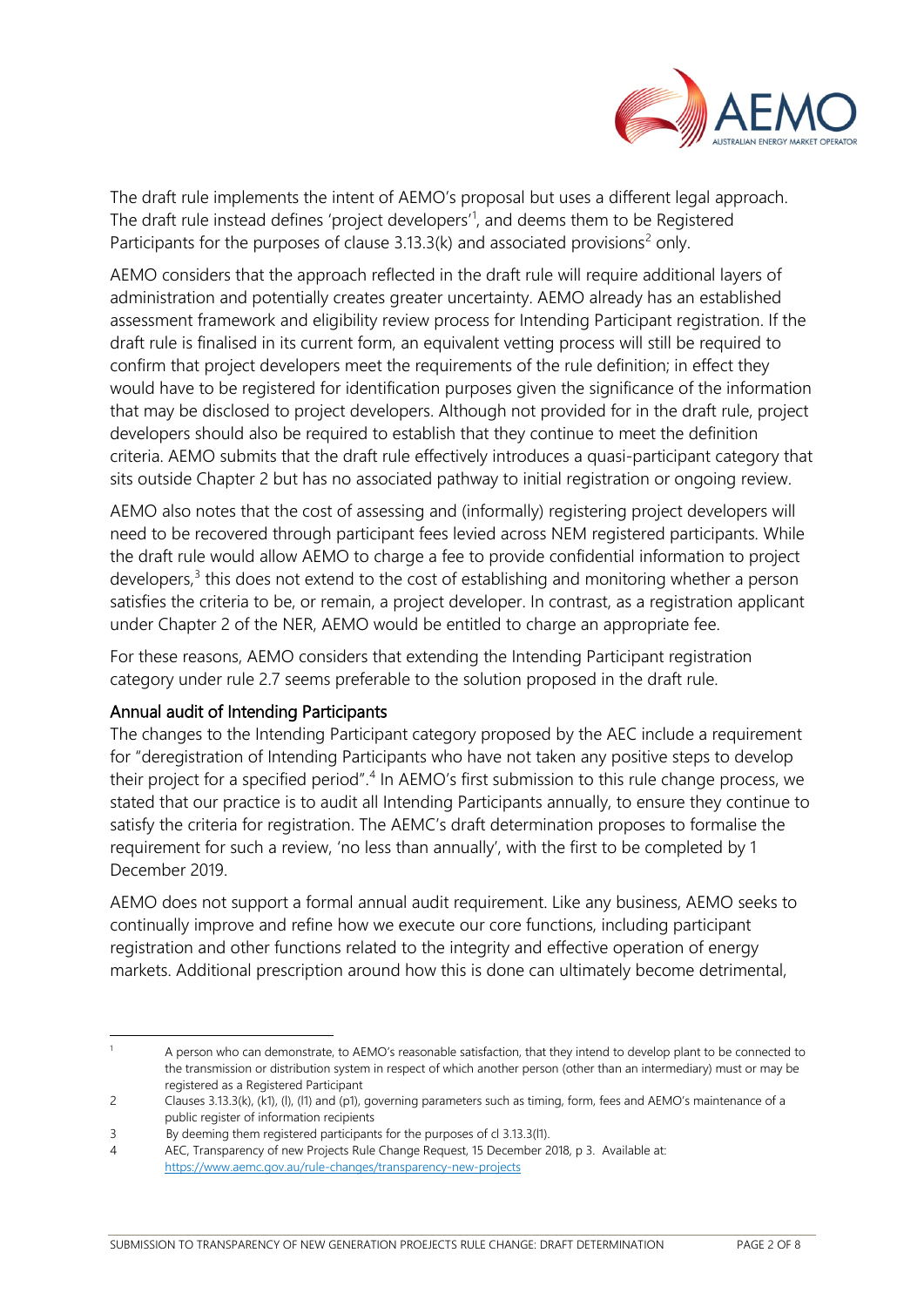

when an obligation results in compliance being the focus of activity, rather than the achievement of a core purpose.

Should the AEMC nevertheless decide to include a requirement for an annual audit in the final rule, AEMO requests that the following issues be addressed:

- AEMO's most recent audit of all Intending Participants was undertaken in July and August 2019. AEMO submits that this should satisfy the annual audit requirement for 2019. From 2020 onwards, AEMO suggests that 1 October would be an appropriate due date for the annual audit, requiring it to be completed in the first quarter of each financial year.
- The coverage of any audit process would need to extend to project developers, if they are not to be treated as Intending Participants as per the draft rule.

# AEMO's Generation Information Page

The ENA rule change proposal seeks to allow network service providers (NSPs) to publish limited information about connection enquiries and applications on their websites, assisting both connecting parties and networks and, therefore, lowering costs for consumers.<sup>[5](#page-2-0)</sup> The AEC rule change proposal includes elements related to the formalisation of AEMO's Generation Information (Gen Info) Page in the NER, including a requirement for it to be updated monthly. The AEC also proposes that Intending Participants be required to update AEMO about any changes to information previously provided, within 10 business days of the change occurring.<sup>[6](#page-2-1)</sup>

The draft rule requires AEMO to publish the Gen Info Page.<sup>[7](#page-2-2)</sup> Consistent with AEMO's first submission, it is to be updated quarterly. NSPs will be required to provide defined key connection information (KCI) to AEMO, for publication on the Gen Info Page. Connection applicants (including those at the enquiry stage) will be required to 'promptly' notify the network service provider of any change to information previously provided as part of an application.

The proposal in the draft determination to channel information through NSPs presents an alternative mechanism for AEMO to capture data about projects under development. However, AEMO submits that the content of the proposed KCI to be provided to AEMO under the draft rule is:

- insufficient for the purposes of AEMO's planning and forecasting, in particular the preparation of the Electricity Statement of Opportunities (ESOO) publication;
- significantly less than the information AEMO currently provides on its Gen Info Page.

AEMO proposes that the KCI should instead include all the information AEMO currently seeks to capture and provide via the Gen Info Page. That information is outlined in the table in the Addendum to this submission. Requiring project proponents (either directly or via the NSP) to

<span id="page-2-0"></span> $\overline{5}$ <sup>5</sup> ENA, TNSP Confidentiality Exclusion Rule Change Request, March 2018, p 1. Available at[: https://www.aemc.gov.au/rule](https://www.aemc.gov.au/rule-changes/transparency-new-projects)[changes/transparency-new-projects](https://www.aemc.gov.au/rule-changes/transparency-new-projects)

<span id="page-2-1"></span><sup>6</sup> AEC, as above n 4, p 2.

<span id="page-2-2"></span><sup>7</sup> AEMO, Generation Information Page, available at[: https://www.aemo.com.au/Electricity/National-Electricity-Market-](https://www.aemo.com.au/Electricity/National-Electricity-Market-NEM/Planning-and-forecasting/Generation-information)[NEM/Planning-and-forecasting/Generation-information.](https://www.aemo.com.au/Electricity/National-Electricity-Market-NEM/Planning-and-forecasting/Generation-information) AEMO requests that the rule use the same terminology (generation rather than generator)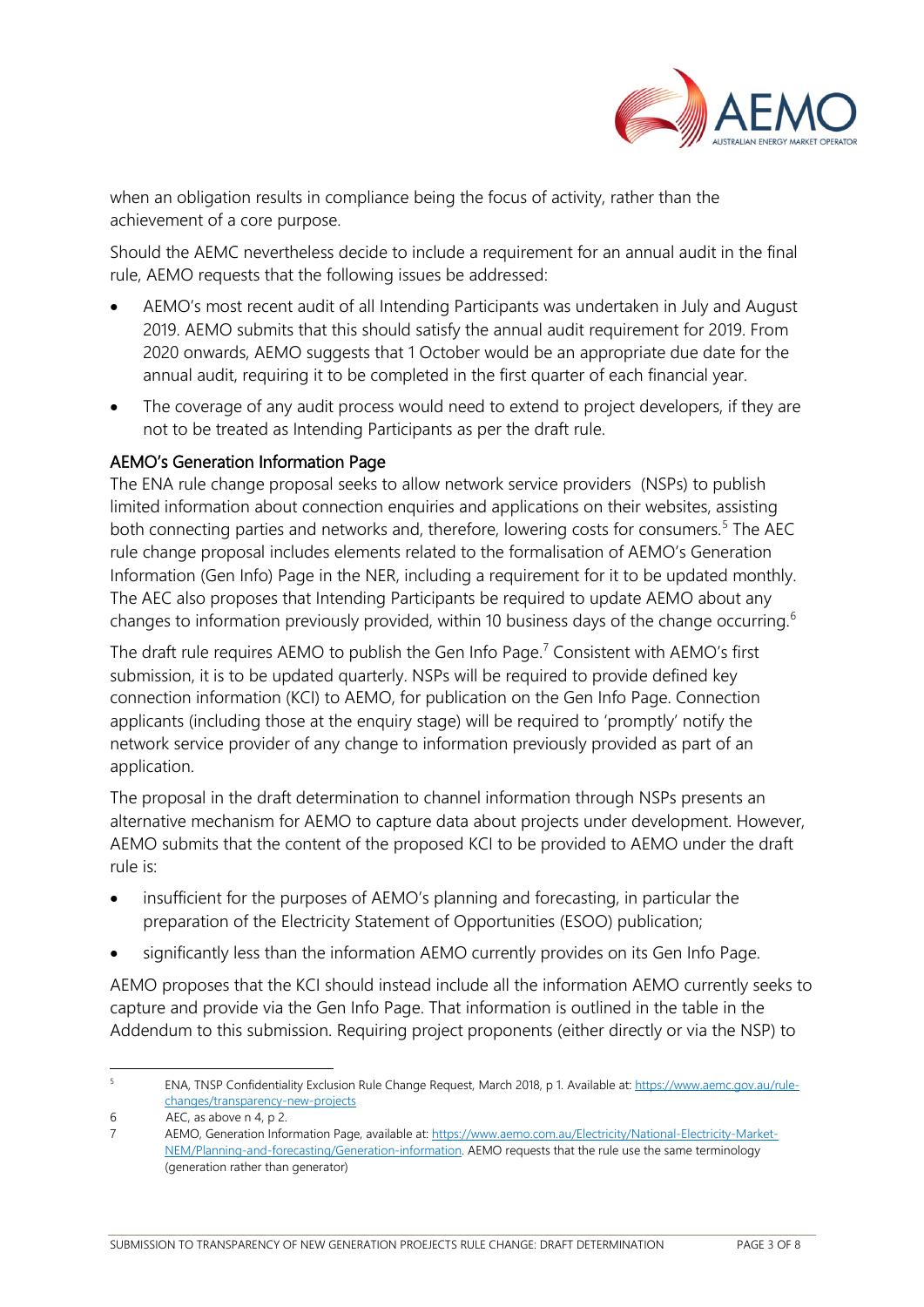

provide and update this information would enhance both AEMO's key forecasting work and transparency to the market, in line with the intent of both the AEC and ENA rule changes.

#### Collection of information

The Gen Info Page is currently compiled from two broad sources of information:

- Where generators are already registered, information requests are made by AEMO under cl 3.13.3A(d).
- Where projects that have been announced, or are otherwise known to be under development, but there has been no formal engagement with AEMO, we must rely on whatever information is publicly available, any information that NSPs have received and pass on to AEMO, and the efforts of our Forecasting Data and Systems team to initiate communication with new project proponents.

AEMO currently lacks a head of power under the rules to collect information from the developers of these early stage projects. As noted in the AEC rule change and the AEMC's Consultation Paper, this approach results in gaps in information available to both AEMO and the market related to these projects. However, given the speed at which generation facilities can currently move from conception to completion, their inclusion in AEMO's forecasting work (and visibility to other market participants) is highly desirable.

AEMO notes that the KCI it seeks may not necessarily correspond with the information provided to an NSP as part of a connection enquiry or application. To the extent the NSP does not have the relevant information, AEMO would need a clear right to request it from any Connection Applicant, Intending Participant or (if retained as a separate category) project developer, and a corresponding obligation to provide it. For this purpose, AEMO suggests it would be appropriate for the rules to provide that a person in any of these categories has the rights and obligations of a Registered Participant under clause 3.13.3A of the NER.

# Requiring DNSPs to collect KCI

Although not reflected in the draft rule itself, the draft determination suggests that only transmission network service providers will be subject to the requirement to collect KCI and provide this to AEMO. It indicates that the separate process for distribution network connections makes it impractical to extend these obligations to distribution network service providers.

AEMO is concerned that omitting distribution connections from this framework would be a significant backward step. There is an increasing need to capture developments being connected directly to the distribution network. While AEMO does not specifically compile data on whether scheduled and semi-scheduled generators are connected to the transmission or distribution network, our most recent Marginal Loss Factor (MLF) publication listed 36 generation facilities connected to 66kV lines or below<sup>[8](#page-3-0)</sup>, the level at which the distribution

<span id="page-3-0"></span><sup>-</sup>

<sup>8</sup> AEMO, Updated regions and Marginal Loss Factors: FY 2019-20, June 2019, pp 12-37. Available at; [https://www.aemo.com.au/Electricity/National-Electricity-Market-NEM/Security-and-reliability/Loss-factor-and](https://www.aemo.com.au/Electricity/National-Electricity-Market-NEM/Security-and-reliability/Loss-factor-and-regional-boundaries)[regional-boundaries](https://www.aemo.com.au/Electricity/National-Electricity-Market-NEM/Security-and-reliability/Loss-factor-and-regional-boundaries)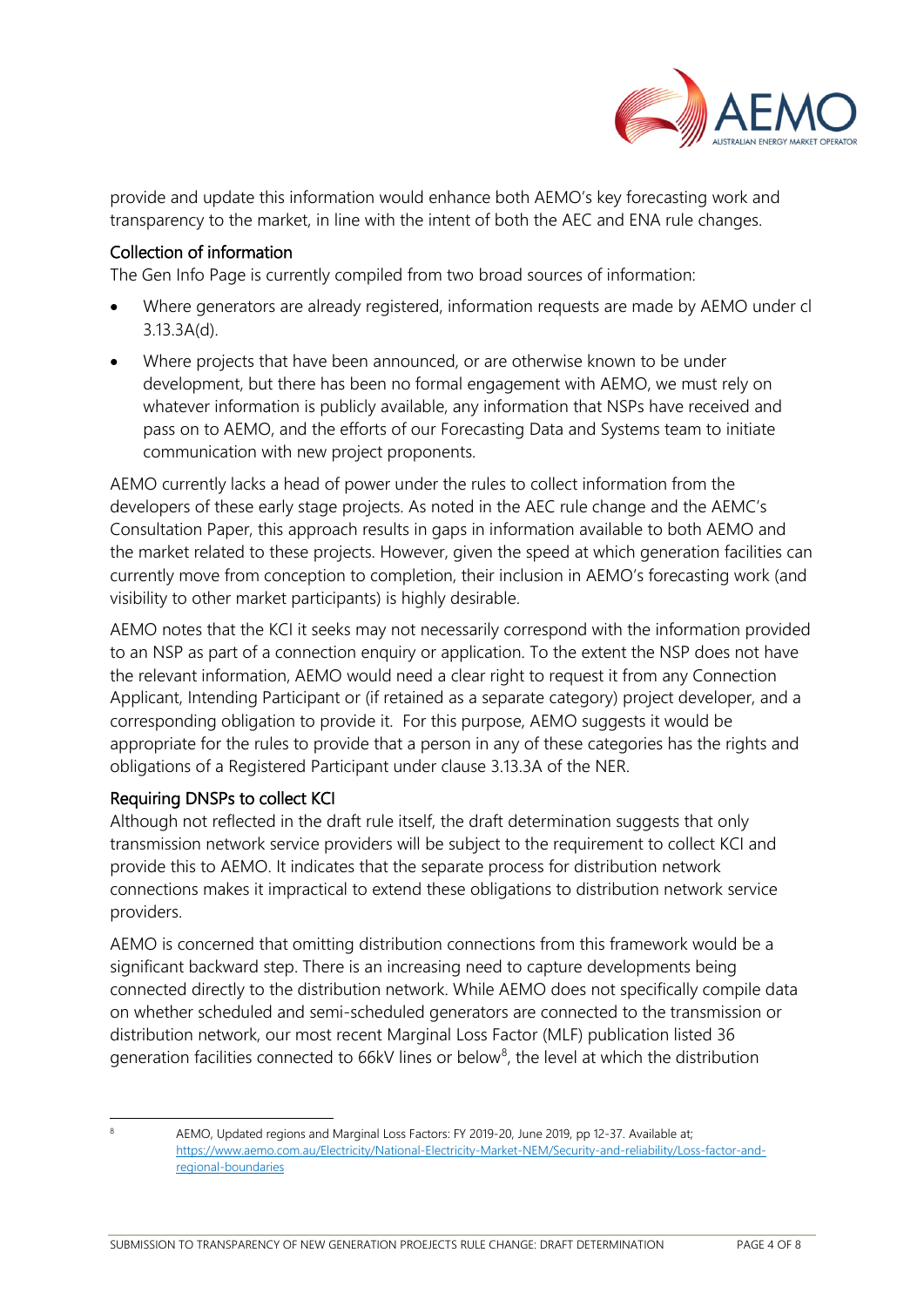

network is generally considered to start. Increasingly larger numbers of enquiries and applications for grid-scale generation are being made at the distribution level across the NEM.

AEMO considers that connection processes under Chapter 5 of the NER (rather than Chapter 5A) are unlikely to differ fundamentally between transmission and distribution in relation to the essential steps of the application process or the general nature of information provided about the project. If that is the case, distribution connections should be included.

In order to avoid imposing undue burdens on distribution businesses, AEMO could specify in its guidelines a size threshold below which projects need not be reported by the NSP. Initially, the threshold may be set at 30MW or larger or those that are expected to be classified as scheduled or semi-scheduled. Some flexibility may be required to revise this threshold or apply different levels for network areas that are particularly congested, to provide transparency to the market.

# Collection and publication of KCI for loads

The Draft Determination proposes to codify the Gen Info Page as a source of data on "current and proposed connections of grid scale assets (i.e. generators and loads) in the NEM".<sup>[9](#page-4-0)</sup> AEMO does not currently include information on loads on the Gen Info Page. The introduction of such a requirement would be a significant undertaking, with a proportionate resource requirement, for a benefit that is not immediately apparent.

AEMO also notes that information about loads is generally highly commercially sensitive, making information potentially much harder to collect and publish in a useful fashion. For these reasons, AEMO does not support expanding coverage of the Gen Info Page to scheduled loads.

#### Other drafting

AEMO would welcome the opportunity to discuss proposed drafting with the AEMC, to ensure there are no unintended consequences for the successful implementation of the rule.

AEMO appreciates the opportunity to provide this submission in response to the draft determination. If you would like to discuss anything related to this matter further, please contact Kevin Ly, Group Manager - Regulation, on 02 9239 9160 or [kevin.ly@aemo.com.au.](mailto:kevin.ly@aemo.com.au)

Yours sincerely

Peter Geers Chief Strategy and Markets Officer AEMO

<sup>-</sup>

<span id="page-4-0"></span><sup>9</sup> AEMC, Draft rule determination: transparency of New Projects, 1 August 2019, p 36. Available at: [https://www.aemc.gov.au/rule-changes/transparency-new-projects.](https://www.aemc.gov.au/rule-changes/transparency-new-projects)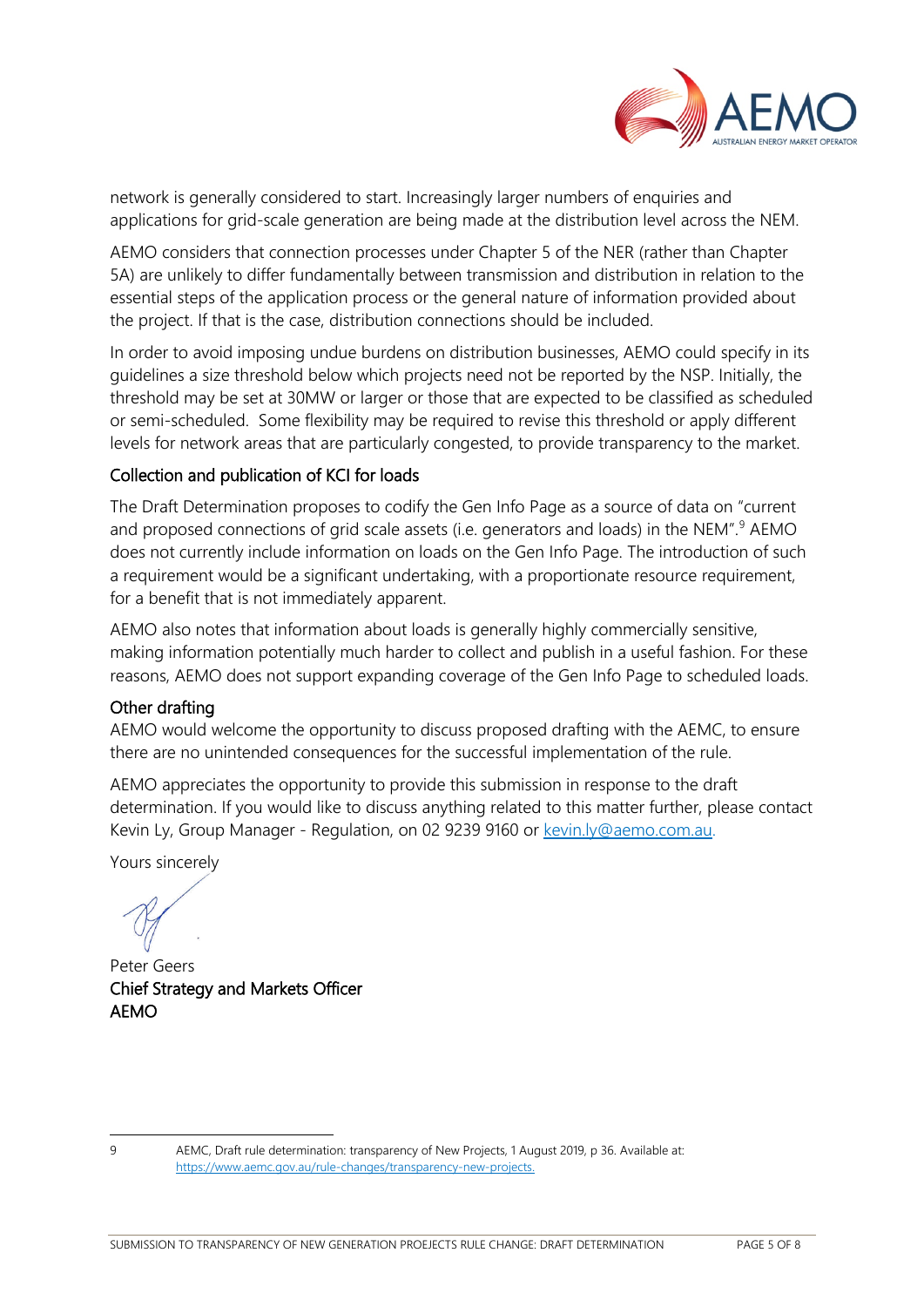

# Addendum – Key Connection Information (KCI)

# Proposed elements of Key Connection Information

| <b>Type</b>                                 | <b>Reason necessary</b>                                                                                                                                                                                                                                            |
|---------------------------------------------|--------------------------------------------------------------------------------------------------------------------------------------------------------------------------------------------------------------------------------------------------------------------|
| Developer ABN / ACN /<br>ARBN / ARSN        | An ABN / ACN / ARBN / ARSN <sup>10</sup> provides positive identification of the<br>developer organisation.                                                                                                                                                        |
|                                             | Organisation names are often abbreviated, misspelled, or the Trading<br>Name is provided, hence can be difficult to use for positive identification.                                                                                                               |
| NSP organisation name                       | Name of the NSP organisation that provided the KCI data to AEMO.                                                                                                                                                                                                   |
|                                             | Omitting this data from publication creates ambiguity as to which / what<br>type of network the applicant plans to connect to.                                                                                                                                     |
| <b>Project Commitment</b><br>Criteria (PCC) | This data enables application of a consistent quantitative methodology for<br>the assessment of the progress of a new generation project.                                                                                                                          |
|                                             | The outputs provide key information to the market, regarding:<br>the current status of the progress of related development work,<br>a.<br>and                                                                                                                      |
|                                             | future timing of key milestones leading to project completion.<br>b.                                                                                                                                                                                               |
|                                             | The KCI data cannot be used for AEMO's Planning and Forecasting<br>functions, unless relevant PCC data is also captured.                                                                                                                                           |
|                                             | More information on PCC is provided below.                                                                                                                                                                                                                         |
| <b>Scheduled Capacities</b>                 | This is a more appropriate indication of generating system capacity under<br>high demand conditions, compared to maximum capacity, and is used for<br>AEMO's ESOO.                                                                                                 |
|                                             | A 10-year forecast of both summer and winter season values also enables<br>modelling of commissioning ramp-up (rather than just from "full<br>commercial use date") which can be important where the short-term<br>Regional supply-demand balance is tight.        |
|                                             | More information on scheduled capacities is provided below                                                                                                                                                                                                         |
| <b>Energy Storage Capacity</b>              | Nominal storage capacity (MWh) of generating units within Energy Storage<br>Systems.                                                                                                                                                                               |
| Secondary Fuel<br>Capability                | Secondary fuel type and related operational characteristics, where relevant.<br>This is important for planning for summer readiness, although long-term<br>advanced notification is not critical, and usually only applies to fossil-<br>fuelled generating units. |

<span id="page-5-0"></span> $10<sup>10</sup>$ 

See Glossary for Australian Business Register,<https://abr.business.gov.au/Help/Glossary>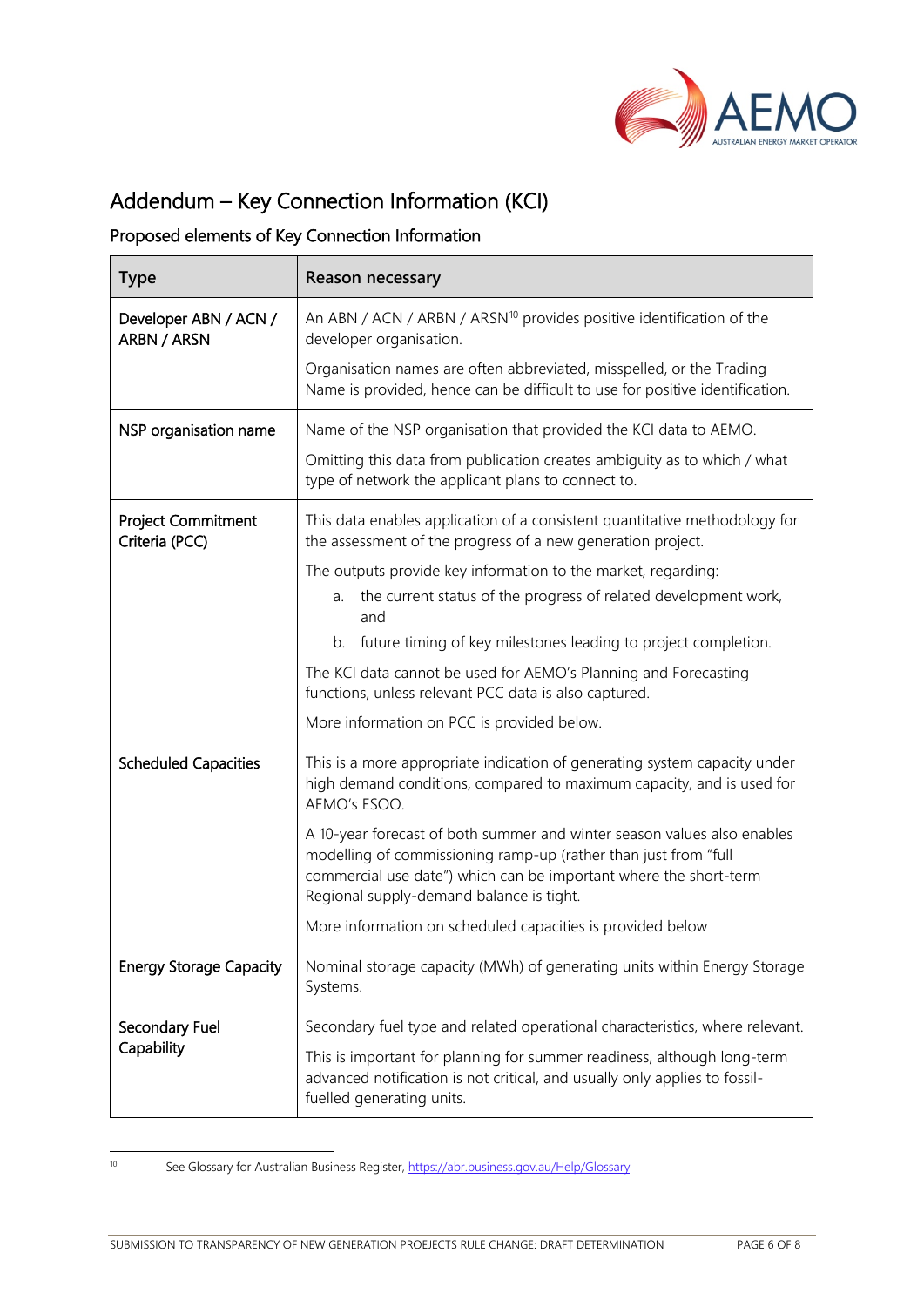

| Full commercial use date | Full commercial use date indicates the timing for a generation project's full<br>capacity to become operationally available within the NEM. |
|--------------------------|---------------------------------------------------------------------------------------------------------------------------------------------|
|                          | The key requirement for this is successful completion of all NER 5.7.3<br>commissioning tests                                               |

# Project Commitment Criteria (PCC)

The 5 PCC<sup>[11](#page-6-0)</sup> cover the Site acquisition, Technical compliance (Components), Planning, Finance, and Date of construction / commissioning / full commercial use, of a generation project.

#### **Outputs**

The following are key outputs derived from the PCC data:

- a. "Traffic Light" indicator values are derived from the criterion data that relate to each of the 5 PCC and are used internally for confidential updates to key AEMO personnel.
- b. "Unit Status" is a short descriptor (viz. Publicly Announced / Emerging / Maturing / Advanced / Committed\* / Committed) that is calculated via an algorithm applied to the PCC (criterion) data. The resultant value is used to determine which projects are included within specific models used for AEMO's Planning and Forecasting functions, e.g. the ESOO, ISP, and confidential sensitivity analysis.
- c. The public "Unit Status" value<sup>[12](#page-6-1)</sup> is published on the Gen Info Page, to indicate the certainty of completion of each new generation project.
- d. "Full Commercial Use Date" is also published on the Generation Information Page, to indicate the timing for a generation project's full capacity to become operationally available within the NEM. The key requirement for this is the official sign-off of the final (100% capacity) Hold Point (commissioning) Test by AEMO's Network Development.

#### Note

The "Full Commercial Use Date" does not consider any operational power system constraints, which may be applied as a result of the commissioning tests. Any such constraints are published as the Registered Capacity "Reg Cap (MW)" and / or Maximum Capacity "Max Cap (MW)" values in the "NEM Registration and Exemption List" data file, 'Generators and Scheduled Loads' worksheet, on AEMO's website<sup>13</sup>.

#### Scheduled Capacities

These are the available capacity values of the Generating System during the Summer and Winter seasons, of the plant available export capacity under 10% Probability of Exceedance (POE) Regional Demand (ambient) conditions.

<span id="page-6-0"></span> $\overline{11}$ The PCC are defined in the 'Background Information' worksheet on AEMO's Generation Information Page, <https://www.aemo.com.au/Electricity/National-Electricity-Market-NEM/Planning-and-forecasting/Generation-information>

<span id="page-6-1"></span> $12$  This is the value of "Unit Status" based only on the criterion that the proponent has indicated are not confidential for the given project (as permitted under 3.13.3A).

<span id="page-6-2"></span><sup>13</sup> Current NEM Registration and Exemption List[, https://aemo.com.au/Electricity/National-Electricity-Market-NEM/Participant](https://aemo.com.au/Electricity/National-Electricity-Market-NEM/Participant-information/Current-participants/Current-registration-and-exemption-lists)[information/Current-participants/Current-registration-and-exemption-lists](https://aemo.com.au/Electricity/National-Electricity-Market-NEM/Participant-information/Current-participants/Current-registration-and-exemption-lists)